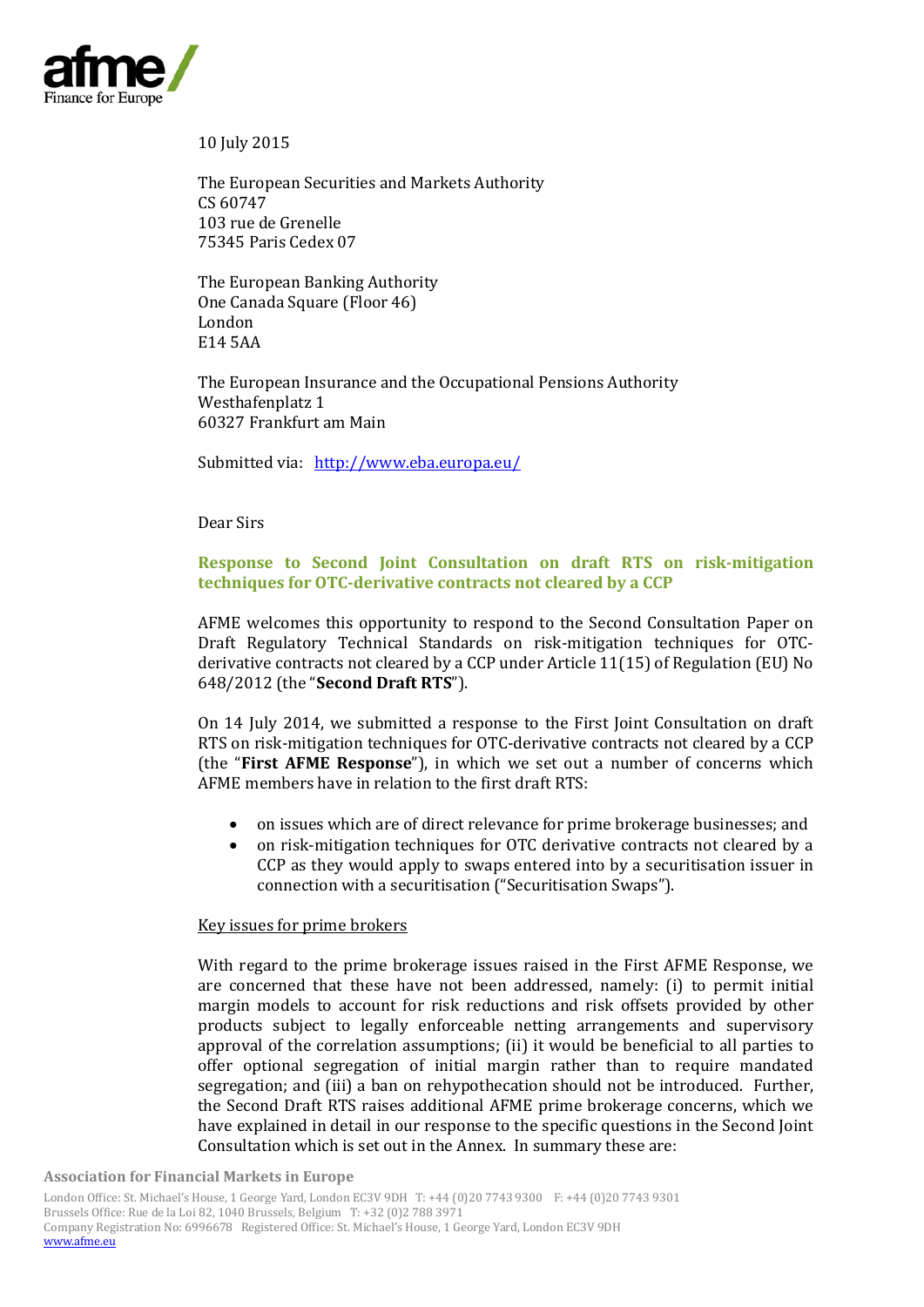

- *the proposed concentration limits for initial and variation margin are unduly restrictive* and would introduce significant constraints, especially for smaller institutions. We suggest that the diversification requirement should only be applied to systemically important institutions for all asset classes; and
- *the requirement for initial margin collected to be segregated in a manner such that it is bankruptcy-remote from the third-party holder or custodian* would result in a de-facto ban on the use of cash as initial margin.

The European Commission's February 2015 Green Paper on Capital Markets Union ("**CMU**") indicates the importance of collateral fluidity and efficiency. In our view, these provide a mandate to address and remedy our concerns.

#### Key issues for Securitisation Swaps

One of the issues raised in the First AFME Response was the application of the draft RTS to Securitisation Swaps where the issuer is incorporated in a non-EU jurisdiction but which would otherwise have been a non-financial counterparty below the clearing threshold (i.e., a "**NFC-**") if it was incorporated in the EU. We note that the Second Draft RTS has now addressed this issue by providing that a third country entity should be classified as it were an EU entity for the purpose of determining whether parties which enter into derivatives with that third country entity will be required to post collateral. AFME welcomes this positive development.

Unfortunately, however, the other concerns which we raised in relation to the application of the draft RTS to Securitisation Swaps have not been addressed. This is disappointing, given that in the First AFME Response we set out in detail the reasons why it is difficult, if not impossible, for Securitisation Swaps to be structured in a way which would allow for the posting of collateral in accordance with the draft RTS. We also provided reasons as to why the structural features of securitisations and Securitisation Swaps already contain risk mitigation features which are consistent with the requirements of Article 11(3) of EMIR.

We also note that, on 8th June 2015, as part of his remarks addressing Capital Markets Union ("**CMU**"), Commissioner Jonathan Hill reinforced the need to promote a consistent European framework for simple and transparent securitisations by stating that he would publish an Action Plan in September which would "include a comprehensive package on securitisation …".

We therefore urge the Joint ESAs to co-ordinate with the Commission to ensure that the issues set out above are indeed addressed and remedied in the draft legislative instrument(s) being prepared for publication in September 2015.

### Conclusion

In this letter, we have not repeated the issues discussed in the First AFME Response in detail. However, in addition to our new concerns, we do urge the Joint ESAs to consider the First AFME Response again as part of the consultation on the Second Draft RTS.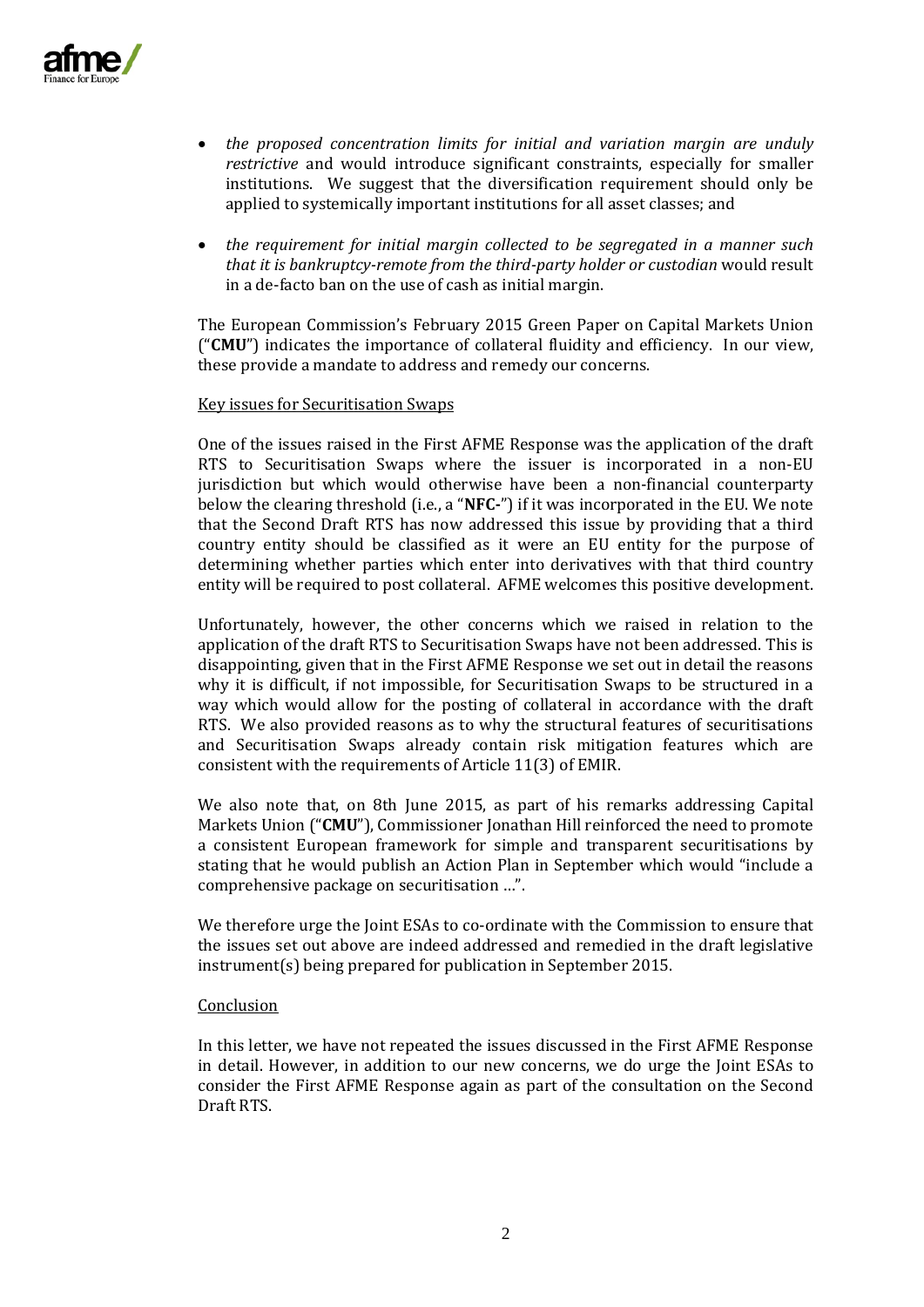

We also urge the Joint ESAs to take into account the ongoing EMIR review, to which AFME will be responding in due course.

Thank you again for the opportunity to provide our views on the Second Draft RTS. We would be pleased to discuss any of these comments in further detail, or to provide any other assistance that would help facilitate your review and analysis.

If you have any questions, please do not hesitate to contact either Sid Ulker [\(sidika.ulker@afme.eu;](mailto:sidika.ulker@afme.eu) +442077439305) with questions relating to prime brokerage or Anna Bak [\(anna.bak@afme.eu;](mailto:anna.bak@afme.eu) +442077439314) with any questions relating to Securitisation Swaps.

Yours faithfully

yfil

 $\mathscr{L}% _{M_{1},M_{2}}^{\alpha,\beta}(\varepsilon)$ 

**Anna Bak, Manager Securitisation**

**Sid Ulker, Director Capital Markets**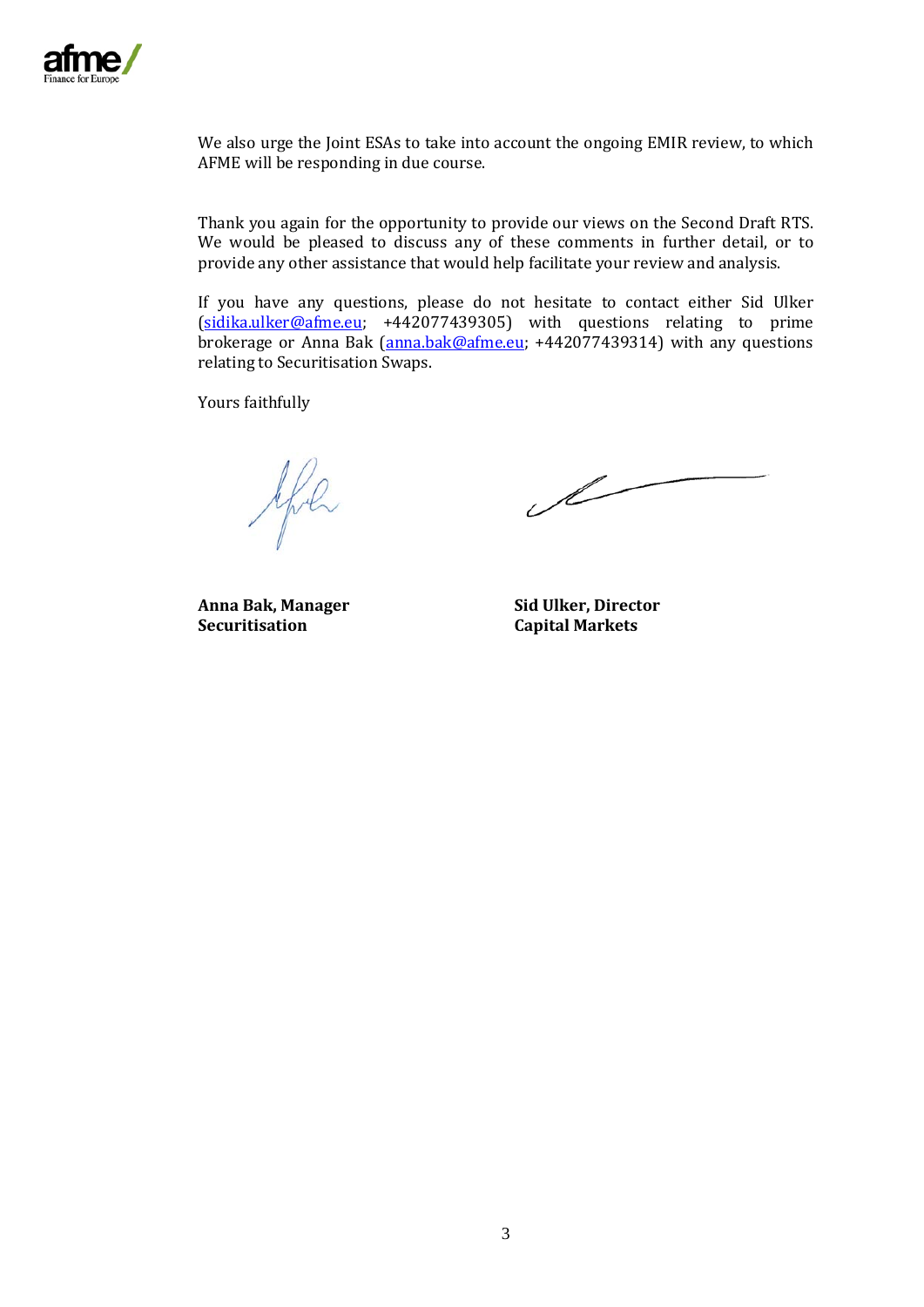

### **Annex: AFME response to questions**

### **Question 3. Respondents are invited to provide comments on whether the draft RTS might produce unintended consequences concerning the design or the implementation of initial margin methodologies**

Under Article 4(1) MRM of the Second Draft RTS, initial margin models may account for diversification, hedging and risk offsets but only for uncleared OTC derivatives in the same netting set. As set out in the First AFME Response, we believe that this proposal is unduly restrictive because it would appear to prohibit cross-product margining, including that offered by prime brokers, under which the prime broker calculates the applicable initial margin requirement across multiple products (including cleared and uncleared derivatives and cash bond and equity positions) taking into consideration risk reductions and risk offsets between such products. .

Where these risk offsets reflect the position that would be achieved on a default of the counterparty (for example, where the prime brokerage agreement allows closeout netting across all products), the risk is reduced and the initial margin requirements should reflect this.

Prohibiting these offsets would lead to significant adverse consequences in that a prime brokerage client may be required to post significantly more collateral than appropriate given there may be lower risk across all products, reducing the efficiency of the service they receive.

We also note that enabling fluidity and facilitating the increased demand of collateral is a key objective within the European Commission's Green Paper on CMU. Introducing a margin regime whereby more collateral is held than necessary (through restrictions on cross-product margining) would result in less availability and fluidity of securities in the financial system, contrary to the objectives of the CMU.

We recommend that the Second Draft RTS be modified to permit initial margin models for uncleared derivatives to account for risk reductions and risk offsets provided by other products subject to legally enforceable netting arrangements and supervisory approval of model correlation assumptions.

AFME proposes the following amendment:

### **Article 4 MRM**

1. Initial margin models shall include only OTC derivative contracts not centrally cleared. Initial margin models may account for diversification, hedging and risk offsets arising from the risks of OTC derivative contracts that are in the same netting set. Initial margin models may account for diversification, hedging and risk offsets (i) within the same underlying asset class referred to in paragraph 2 and not across such classes, or (ii) by reference to other products subject to legally enforceable netting arrangements and regulatory approval of model correlation assumptions.

### *Concentration limits for initial and variation margins*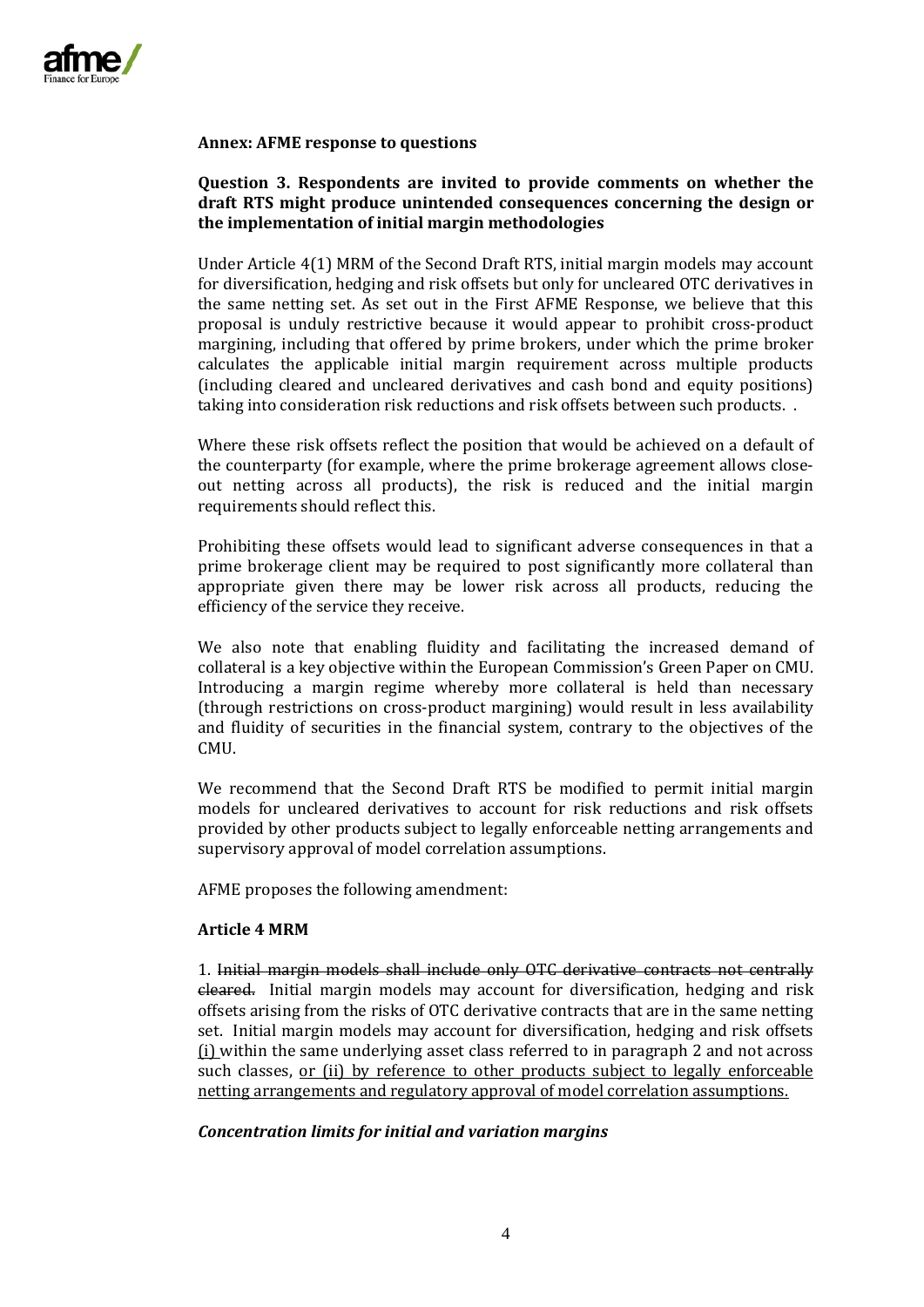

## **Question 4. Respondents are invited to comment on whether the requirements of this section concerning the concentration limits address the concerns expressed on the previous proposal.**

The Second Draft RTS has recognised that participants may find it difficult to diversify the collateral that they post. AFME supports both concentration limits and the proposed solution in the Second Draft RTS with regards to government bonds. However, we note that the problems which arise from a restrictive concentration limit framework under Articles 1(7)(a) and (b) LEC are not limited to government bonds or to particular counterparties. This is consistent with Recital 27 of the Second Draft RTS, which is non-asset class specific: "*concentration limits on collateral might be burdensome for counterparties with small OTC derivative portfolios. Therefore, even though collateral diversification is a valid risk mitigant, non-systemically important counterparties should not be required to diversify collateral*".

The proposal of a 40% limit on securitisation, convertibles and equity and 10% limit in an exposure on other permitted collateral by entity name or by group would be unduly restrictive, especially for smaller institutions. It is important that investors are not forced to hold assets that do not correlate to their investment strategies. Further, these restrictions would lock-up certain types of collateral subject to special treatment even further (i.e. government bonds), exacerbating the impact on collateral fluidity and efficiency in the financial system.

We suggest that the limit on the diversification requirement (i.e. applying only to systemically important institutions) should apply for all types of eligible collateral. The limits as proposed introduce further collateral restrictions on an already collateral constrained financial system, such as balance sheet restrictions under the European prudential regime.

We suggest Article 7(1) LEC be removed and Article 7(4) LEC be amended to include all eligible collateral.

## *Treatment of collected initial margins*

## *Question 6. Respondents are invited to comment on the requirements of this section concerning the legal basis for the compliance*

The Second Draft RTS proposes an obligation to segregate initial margin in such a manner so that it is remote from the default and insolvency of a third-party holder or custodian (as well as the counterparty). This requirement is of significant concern because it would not permit holding of cash through a third party, and would thereby result in a de facto ban on cash as eligible for IM, even though cash is listed as eligible collateral in the Second Draft RTS. We believe that this would be contrary to the BCBS IOSCO proposals, which clearly contemplate the importance of cash posting.

It is not possible to achieve the proposed requirements in respect of cash because the return of the cash is inherently linked to the solvency of the third party holder or custodian as banker. Third party holders/custodians treat cash received "as banker" and, as such, the collateral provider becomes an unsecured creditor of the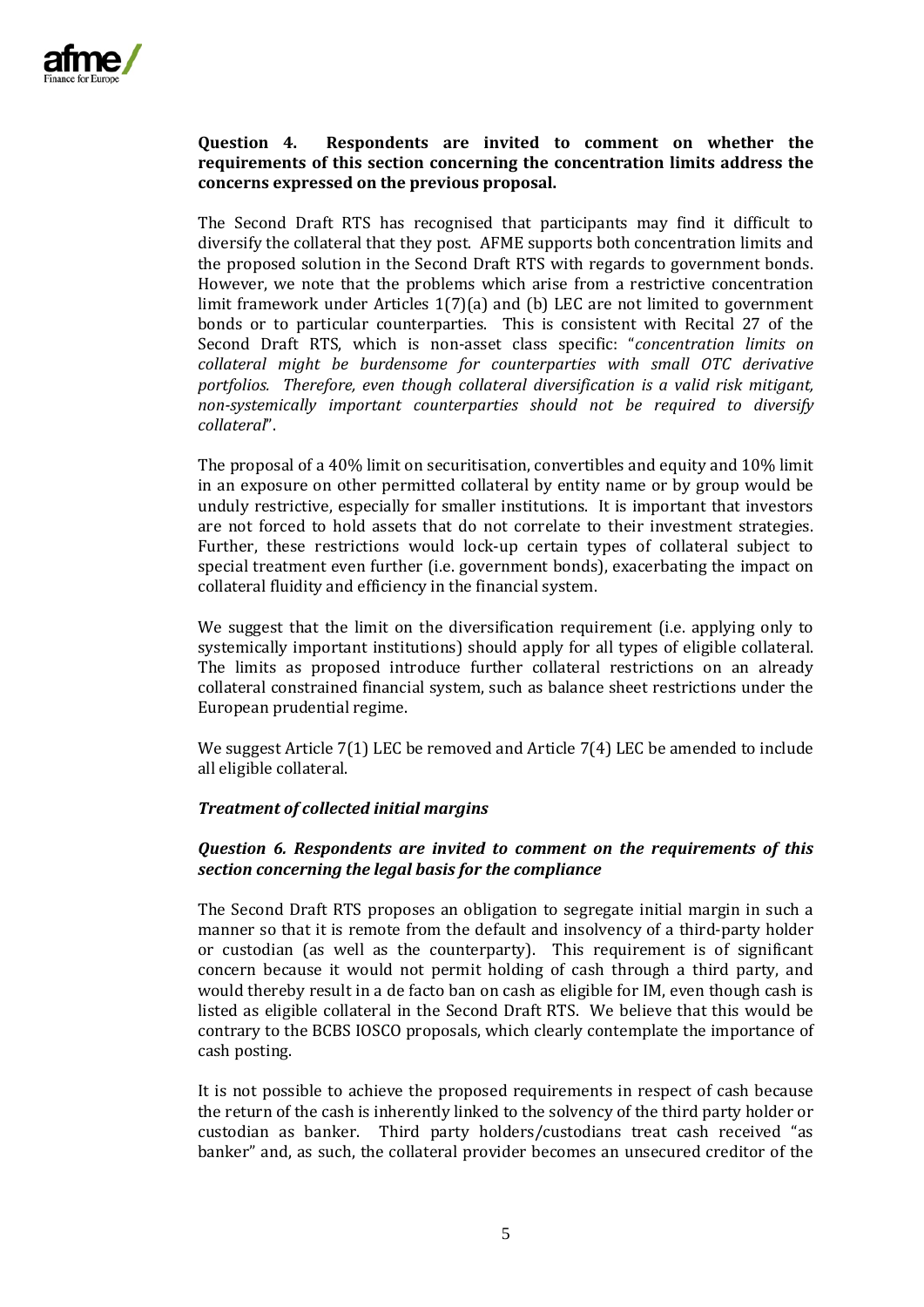

third party holder/custodian. As such, the requirement removes the ability for custodians to hold cash collateral by imposing onerous reinvestment requirements.

Our understanding is that the intention of this requirement is to remove third party credit risk (i.e. the credit risk of the third party holder/custodian). Protecting the posting party from the default of the collecting counterparty would be achieved by segregating cash IM from the proprietary assets of the collecting counterparty. Neither the G-20 mandate nor the BCBS IOSCO framework envisage protecting margin from custodian related risk.

Further, introducing such an onerous restriction does not in fact remove third party credit risk. Third party credit risk is built into most collateral (for example, credit risk of the issuer is built into a corporate bond held as collateral). It is not clear why custodian credit risk is being treated differently in this regard. There are other routes to the mitigation of custodian risk which do not inhibit the ability to use cash collateral. The principle aim of this area of the margin requirements is to mitigate counterparty risk, not to address other credit risks inherent in the collateral.

We strongly suggest that posting cash as IM should be permitted as long as the other requirements of the Second Draft RTS, notably removing risk from one of the parties' defaulting, are satisfied. In particular, there should not be a ban on custodians holding cash IM and parties should have their own policies to deal with this risk (such as thorough due diligence and credit checking of custodians), as they are incentivised to do.

We endorse ISDA's proposed amendments as follows:

Article 1 SEG (p. 48)<br>1. Collateral coll

- 1. Collateral collected as initial margin shall be segregated from proprietary assets of the collecting counterparty on the books and records of a third party holder or custodian, or via other legally binding arrangements made by the collecting counterparty to protect the initial margin from the default or insolvency of the collecting counterparty. Such requirements to segregate the collateral from the proprietary assets of the collecting counterparty are satisfied where the collateral is held in an account in the name of the posting counterparty and is secured in favour of the collecting counterparty. The arrangements will also protect collateral other than cash from the default or insolvency of the $_{\text{r}}$  third party holder or custodian.
- 2. Where the collateral is held by the collecting party or by a third party holder or custodian on behalf of the collecting party, tThe collecting counterparty shall always provide the posting counterparty with the option to segregate its collateral from the assets of other posting counterparties ('individual segregation').
- 3. Where initial margin is collected in cash it shall be segregated individually, unless the collecting counterparty has legally binding arrangements in place to segregate it from proprietary assets.